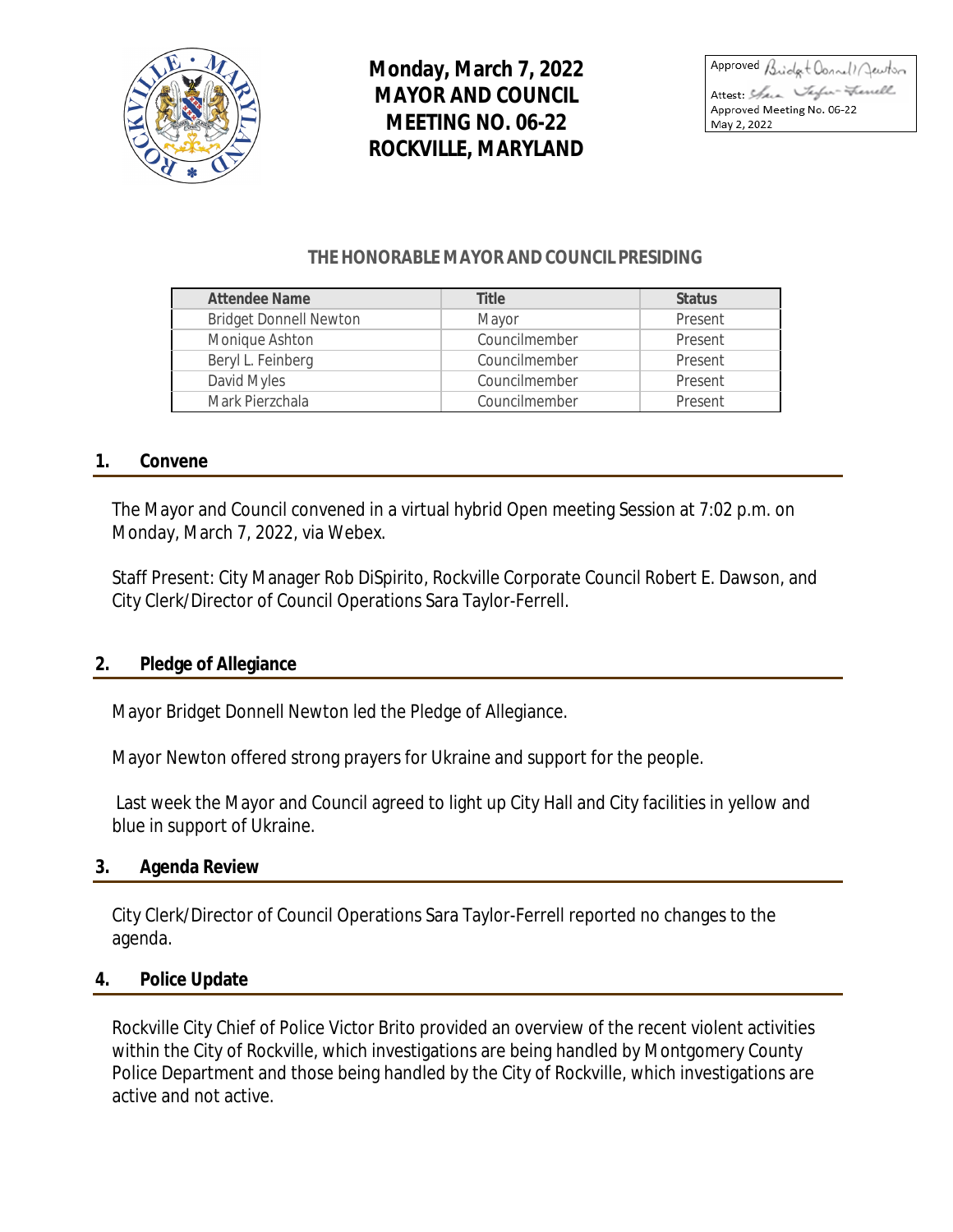The status and history of ghost guns within the City and County was also discussed.

# **FURTHER DISCUSSION**

March 7, 2022. Agenda Item 4. [https://rockvillemd.granicus.com/MediaPlayer.php?view\\_id=2&clip\\_id=4503](https://rockvillemd.granicus.com/MediaPlayer.php?view_id=2&clip_id=4503) [Video Time Stamp 2:10](https://rockvillemd.granicus.com/MediaPlayer.php?view_id=2&clip_id=4503)

#### **[5.](https://rockvillemd.granicus.com/MediaPlayer.php?view_id=2&clip_id=4503) [Recognition](https://rockvillemd.granicus.com/MediaPlayer.php?view_id=2&clip_id=4503)**

#### **[A.](https://rockvillemd.granicus.com/MediaPlayer.php?view_id=2&clip_id=4503) [Recognition of the Rockville Concert Band 65Th Anniversary](https://rockvillemd.granicus.com/MediaPlayer.php?view_id=2&clip_id=4503)**

[Mayor Bridget Donnell Newton read the proclamation](https://rockvillemd.granicus.com/MediaPlayer.php?view_id=2&clip_id=4503) [recognizing the](https://rockvillemd.granicus.com/MediaPlayer.php?view_id=2&clip_id=4503)  [Rockville Concert Band](https://rockvillemd.granicus.com/MediaPlayer.php?view_id=2&clip_id=4503)['](https://rockvillemd.granicus.com/MediaPlayer.php?view_id=2&clip_id=4503)[s 65](https://rockvillemd.granicus.com/MediaPlayer.php?view_id=2&clip_id=4503)<sup>[th](https://rockvillemd.granicus.com/MediaPlayer.php?view_id=2&clip_id=4503)</sup> Anniversary and presented to certificate to the Treasurer [Mr. Merle Biggin.](https://rockvillemd.granicus.com/MediaPlayer.php?view_id=2&clip_id=4503)

#### **[6.](https://rockvillemd.granicus.com/MediaPlayer.php?view_id=2&clip_id=4503) [Proclamation](https://rockvillemd.granicus.com/MediaPlayer.php?view_id=2&clip_id=4503)**

#### **[A.](https://rockvillemd.granicus.com/MediaPlayer.php?view_id=2&clip_id=4503) [Proclamation Declaring the Month of April as Earth Month; April 22, 2022, as Earth](https://rockvillemd.granicus.com/MediaPlayer.php?view_id=2&clip_id=4503)  [Day; and March 26, 2022, 8:30-9:30 P.M. as Earth Hour in Rockville](https://rockvillemd.granicus.com/MediaPlayer.php?view_id=2&clip_id=4503)**

[Councilmember Monique Ashton read and moved](https://rockvillemd.granicus.com/MediaPlayer.php?view_id=2&clip_id=4503) [the proclamation](https://rockvillemd.granicus.com/MediaPlayer.php?view_id=2&clip_id=4503) declaring April 2022 $_7$  [as](https://rockvillemd.granicus.com/MediaPlayer.php?view_id=2&clip_id=4503) [Earth Month and March 26, 2022, as Earth Hour in Rockville.](https://rockvillemd.granicus.com/MediaPlayer.php?view_id=2&clip_id=4503)

|                  | <b>RESULT: APPROVED [UNANIMOUS]</b>                         |
|------------------|-------------------------------------------------------------|
| <b>MOVER:</b>    | Monique Ashton, Councilmember                               |
| <b>SECONDER:</b> | Mark Pierzchala, Councilmember                              |
| <b>IN FAVOR:</b> | Mayor Newton, Councilmember Ashton, Councilmember Feinberg, |
|                  | Councilmember Myles, Councilmember Pierzchala               |

# **[B.](https://rockvillemd.granicus.com/MediaPlayer.php?view_id=2&clip_id=4503) [Proclamation Declaring March as National Women's History Month](https://rockvillemd.granicus.com/MediaPlayer.php?view_id=2&clip_id=4503)**

[Councilmember Beryl L. Feinberg read and moved](https://rockvillemd.granicus.com/MediaPlayer.php?view_id=2&clip_id=4503) [the proclamation](https://rockvillemd.granicus.com/MediaPlayer.php?view_id=2&clip_id=4503) [declaring March as](https://rockvillemd.granicus.com/MediaPlayer.php?view_id=2&clip_id=4503)  [National Women](https://rockvillemd.granicus.com/MediaPlayer.php?view_id=2&clip_id=4503)['](https://rockvillemd.granicus.com/MediaPlayer.php?view_id=2&clip_id=4503)[s History Month.](https://rockvillemd.granicus.com/MediaPlayer.php?view_id=2&clip_id=4503)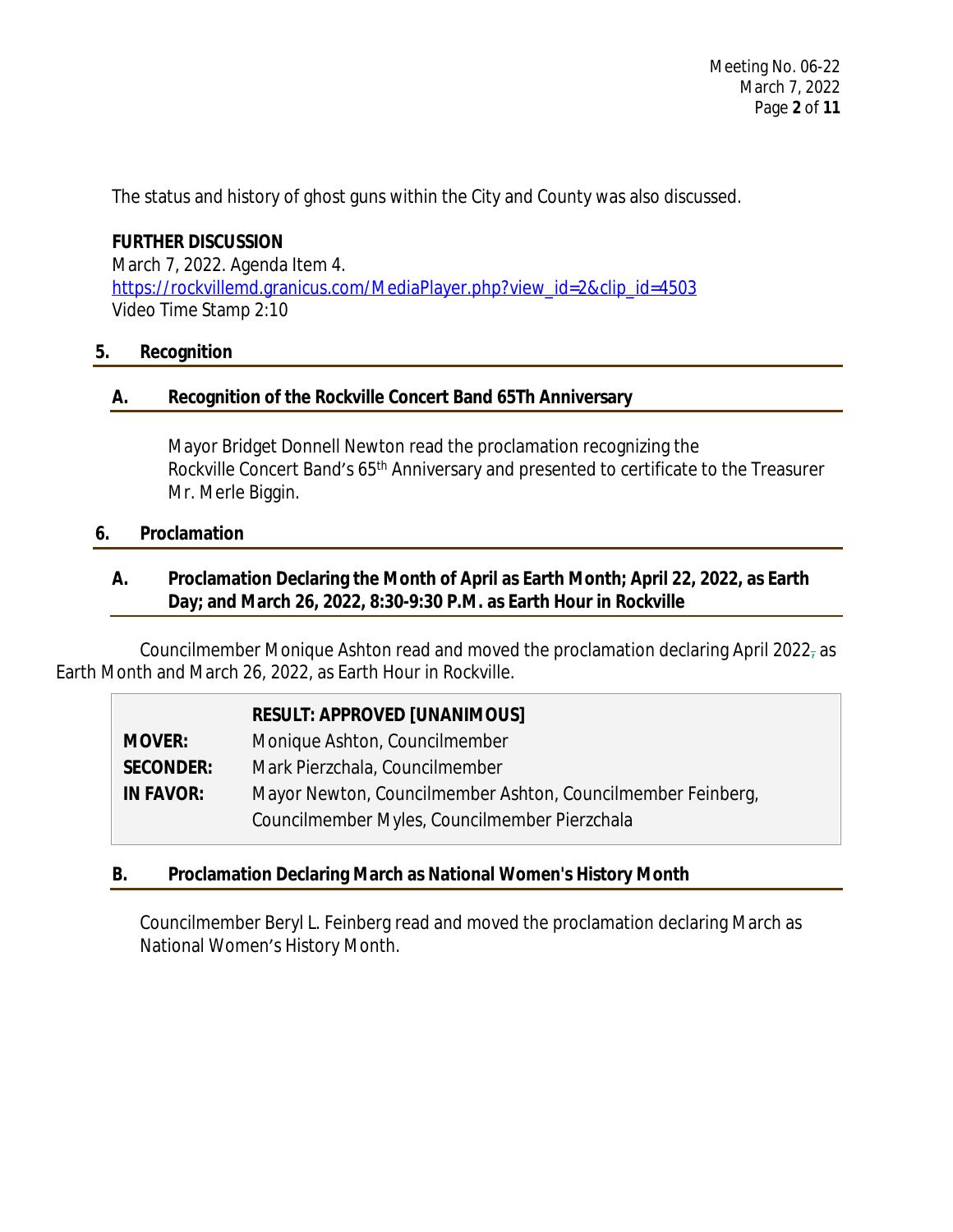|                  | <b>RESULT: APPROVED [UNANIMOUS]</b>                         |
|------------------|-------------------------------------------------------------|
| <b>MOVER:</b>    | Beryl L. Feinberg, Councilmember                            |
| <b>SECONDER:</b> | Monique Ashton, Councilmember                               |
| <b>IN FAVOR:</b> | Mayor Newton, Councilmember Ashton, Councilmember Feinberg, |
|                  | Councilmember Myles, Councilmember Pierzchala               |

# **7. Community Forum**

| <b>Name</b>                                                                        | <b>Topic</b>                                                         |
|------------------------------------------------------------------------------------|----------------------------------------------------------------------|
| Speaker by Computer and<br><b>Written Comments</b><br>Dr. Uzi Vishkin              | NO - Seven Locks Bus Depot<br>relocation                             |
| Speaker by Computer and<br><b>Written Comments</b><br>Diane Fuchs                  | Radon in our community                                               |
| <b>Speaker by Phone</b><br>Mariana C. Cordier, Esq.<br>President of FallsRidge HOA | NO - MCPS Bus Depot<br>and the Restoration<br><b>Concept Project</b> |
| <b>Speaker by Computer</b><br>Barbara Feit                                         | NO - Seven Locks Bus Depot<br>relocation                             |
| <b>Speaker by Computer</b><br>Steven Polinger                                      | NO - Seven Locks Bus Depot<br>relocation                             |
| Speaker by Computer<br><b>Katherine Flores</b>                                     | NO - Seven Locks Bus Depot<br>relocation                             |
| Speaker by Computer<br>Tom Gibney                                                  | <b>EYA Traffic Study</b>                                             |
| Speaker by Computer<br><b>John Becker</b>                                          | <b>Community Safety</b>                                              |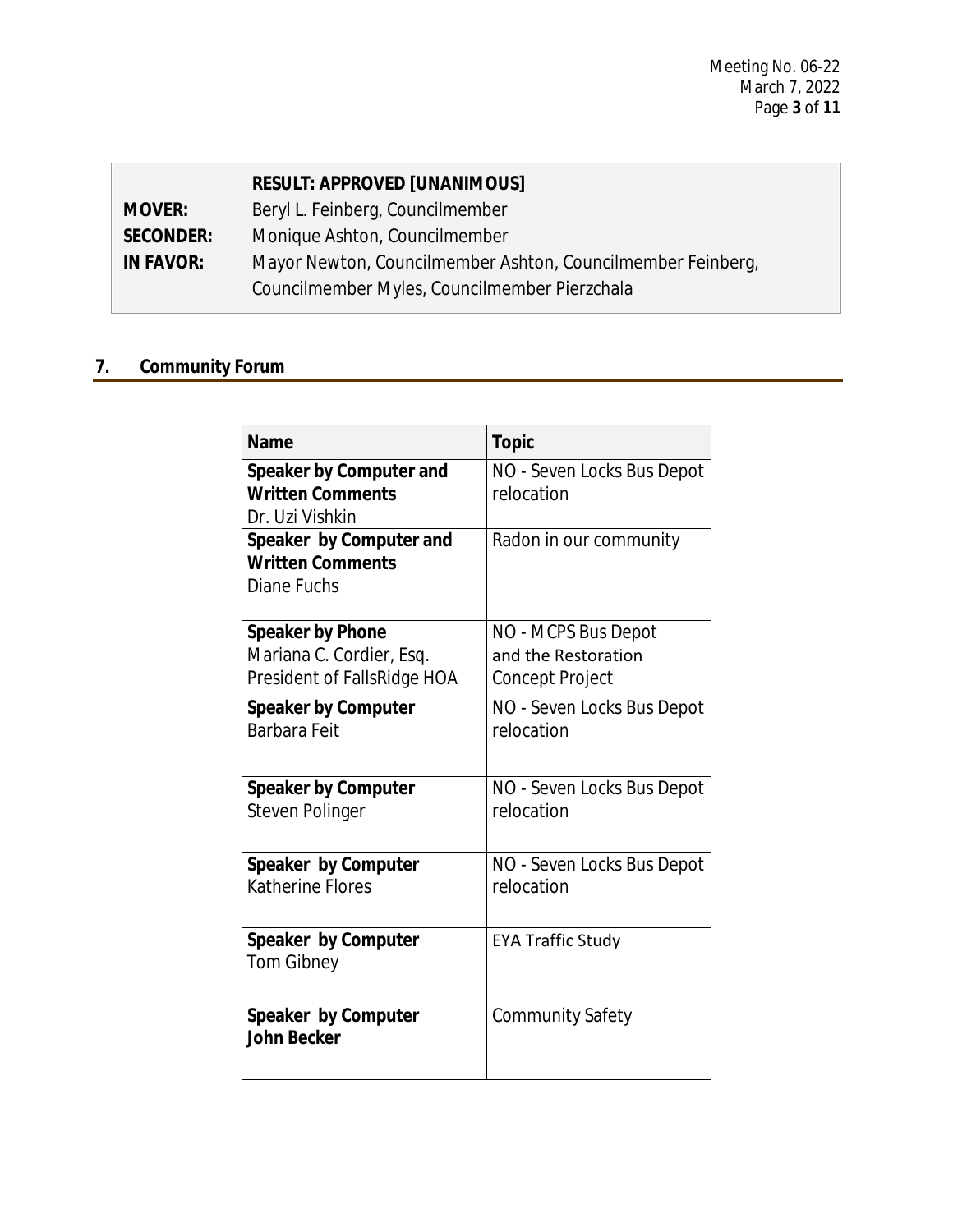| <b>Name</b>                   | <b>Topic</b>                   |
|-------------------------------|--------------------------------|
| Speaker by Computer           | Ida Damage Assessment          |
| Edwin S. Grosvenor, President | Survey                         |
| and Editor-in-Chief           |                                |
| American Heritage Publishing  |                                |
| <b>Written Comments</b>       | <b>Water and Sewer Rates</b>   |
| <b>Helen Sanders</b>          |                                |
| <b>Written Comments</b>       | <b>Water and Sewer Rates</b>   |
| Otto Bernardin                |                                |
| (Property Manager)            |                                |
| <b>Written Comments</b>       | Water and Sewer Rates          |
| Betty Ma/Will Bernardin       |                                |
| <b>Written Comments</b>       | <b>RedGate Park</b>            |
| <b>Tyler McClenithan</b>      |                                |
|                               |                                |
| <b>Written Comments</b>       | <b>Friends of RedGate Park</b> |
| Shirley Nahabedian and        |                                |
| <b>Robert Starr</b>           |                                |
| <b>Written Comments</b>       | <b>Stormwater Event</b>        |
| Kenneth Becker                |                                |
| President, PR & B, Inc.       |                                |
| <b>Written Comments</b>       | Redgate Belongs to the         |
| <b>Frank and Hank Cole</b>    | Dogs                           |
|                               |                                |
| <b>Written Comments</b>       | Washington Street/East         |
| Nancy Breen, Chair            | Middle Lane Road Diet          |
| Rockville Bicycle Advisory    |                                |
| Committee                     |                                |
| <b>Written Comments</b>       | <b>RedGate Park</b>            |
| Nancy Breen, Chair            |                                |
| Rockville Bicycle Advisory    |                                |
| Committee                     |                                |
|                               |                                |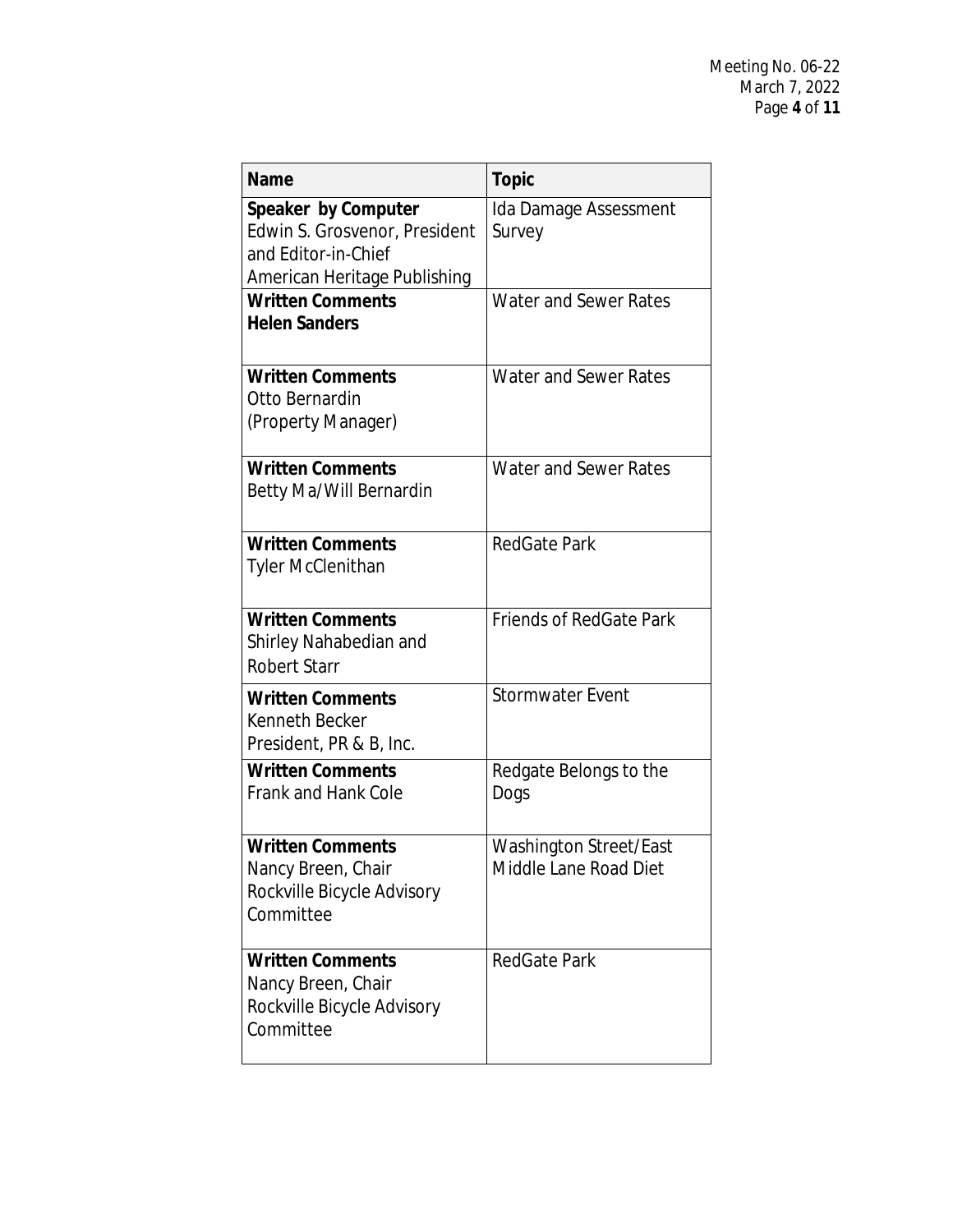| Name                                                                                          | <b>Topic</b>                                                                    |
|-----------------------------------------------------------------------------------------------|---------------------------------------------------------------------------------|
| <b>Written Comments</b><br>Mike Stein, President<br><b>Twinbrook Community</b><br>Association | Tropical Storm Ida and<br>Rockville Flood Resiliency<br><b>Program Planning</b> |
| <b>Written Comments</b><br>Doris Raffel<br>Resident of Orchard Ridge                          | NO - Seven Locks Bus Depot<br>relocation                                        |
| <b>Written Comments</b><br><b>Todd and Randi Freundlich</b>                                   | NO - Seven Locks Bus Depot<br>relocation                                        |
| <b>Written Comments</b><br>Stephanie Fulop                                                    | NO - Seven Locks Bus Depot<br>relocation                                        |
| <b>Written Comments</b><br>Deborah Schmiel                                                    | Storm Ida flooding                                                              |

#### **8. Consent**

- **A. Award a Rider Contract to Baltimore County Contract #B-1607 Renovations, Tennis/Basketball Courts to ATC Corp of Baltimore, Maryland in the Amount Not to Exceed \$500,000 Annually**
- **B. Award of Multiple Construction Contracts Via Riding Howard County IFB #2019-37, Contracts for Environmental Restoration Construction, in the Aggregate Amount Not to Exceed \$9 Million through August 24, 2025, Subject to Mayor and Council Annual Funding Appropriation**

#### **C. Approval of Minutes**

Councilmember Mark Pierzchala moved the Consent Agenda.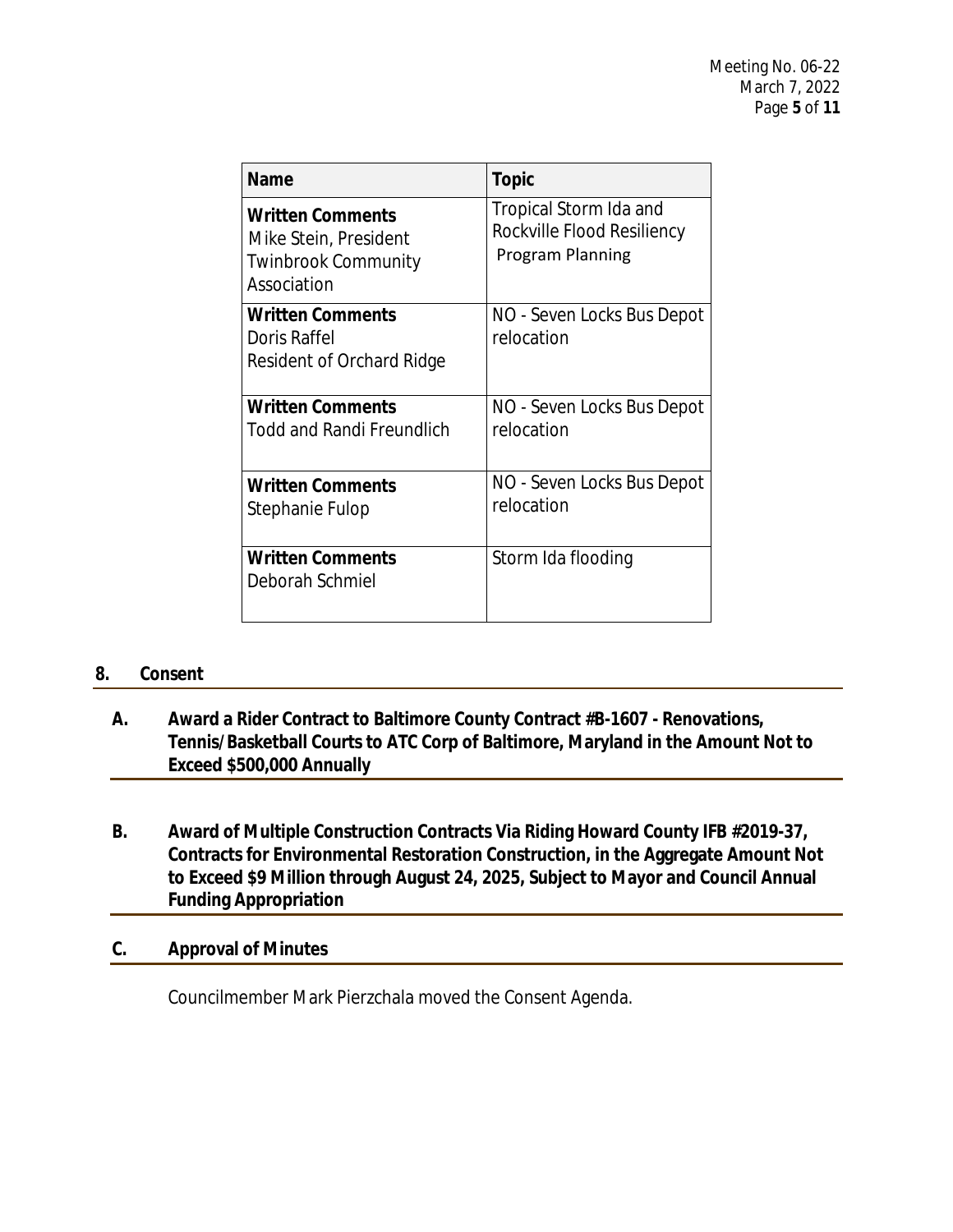|                  | <b>RESULT: APPROVED [UNANIMOUS]</b>                         |
|------------------|-------------------------------------------------------------|
| <b>MOVER:</b>    | Mark Pierzchala, Councilmember                              |
| <b>SECONDER:</b> | Beryl L. Feinberg, Councilmember                            |
| <b>IN FAVOR:</b> | Mayor Newton, Councilmember Ashton, Councilmember Feinberg, |
|                  | Councilmember Myles, Councilmember Pierzchala               |
|                  |                                                             |

# **9. FY 2023 Budget Public Hearing**

Management and Budget Analyst Daniel Chambers provided a brief overview of the 2nd Public Hearing for FY 2023 Operating and Capital Improvement Programs Budget and budget priorities. The public is encouraged to visit the City's website and take the survey which is posted in both the English and Spanish language. The Public Hearing opened at 8:06 pm and the following speakers testified.

| <b>Name</b> |
|-------------|
|-------------|

**Speaker by Computer and Written Comments** Nancy Breen, Chair Rockville Bicycle Advisory Committee (RBAC)

**Speaker by Computer and Written Comments** Angus Chen

**Speaker by Computer** Eric Fulton Chair Rockville Pedestrian Advocacy Committee **Speaker by Computer** Marissa Valeri Vice President, Twinbrook Community Association **Speaker by Computer**

Deborah Grosvenor

**Speaker by Computer** John Becker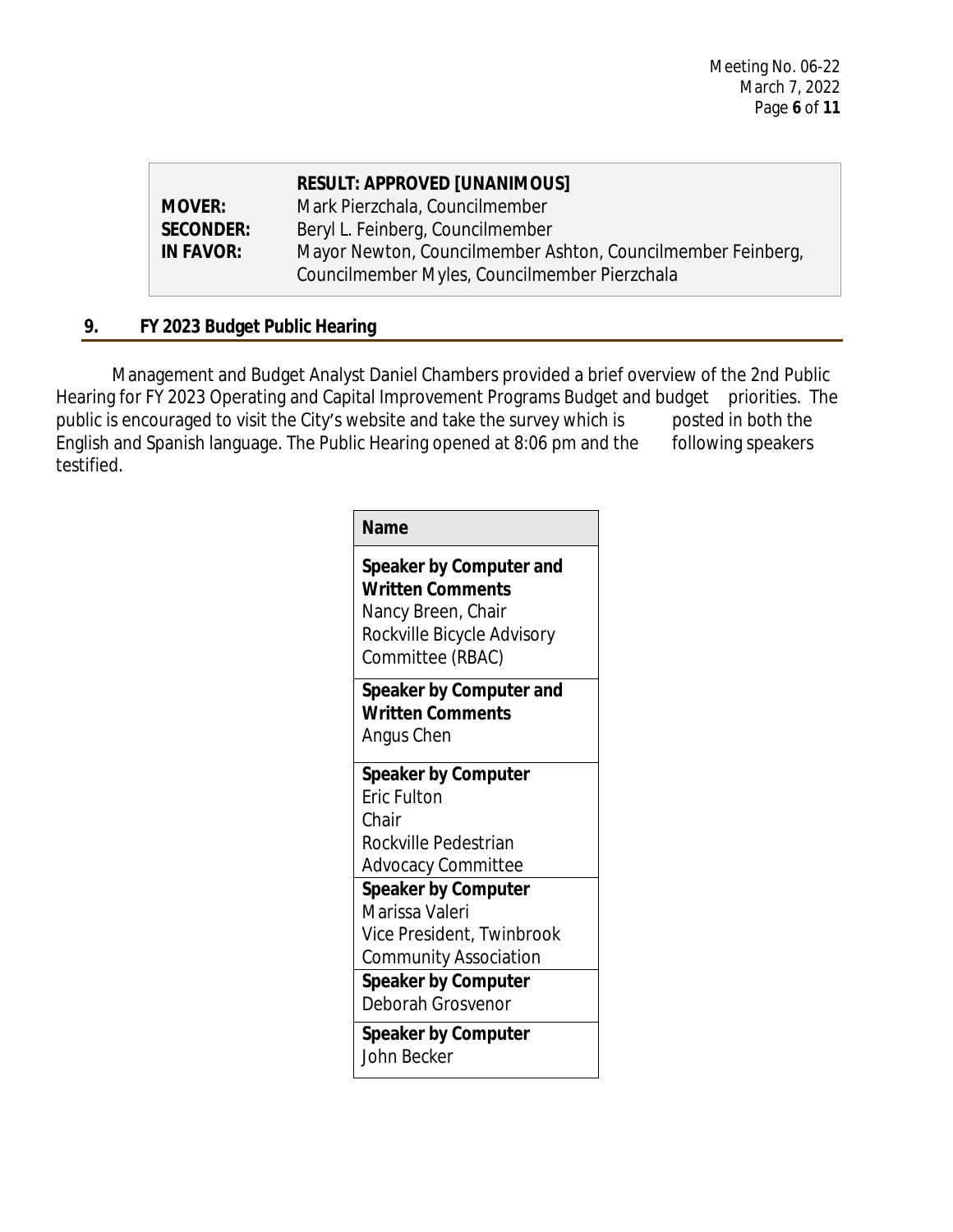| <b>Speaker by Computer</b><br>Karen Askin<br>Chair of CAC                             |
|---------------------------------------------------------------------------------------|
| Written Comment<br>Anne M. Herbster<br>Chair, Rockville Senior<br>Citizens Commission |
| Written Comment<br>Frances Bevington                                                  |
| Written Comment<br>Howard Jung<br><b>Cultural Arts Commissioner</b>                   |

The complete testimony of this evening's speakers can be found in the official Public Hearing records in the City Clerk/Director of Council Operations offices. There being no further speakers testifying, the Public Hearing closed at 8:38 pm. The record will remain open until April 15, 2022.

# **10. Annual Report Human Services Advisory Commission 2021 Accomplishments and 2022 and 2023 Goals**

Human Services Advisory Commission Chair Wanneh Dixon presented the 2022, 2023 goals, and 2021 accomplishments to the Mayor and Council.

Staff recommends that the Mayor and Council receive the presentation as submitted.

Questions from the Mayor and Council were addressed by staff. The Mayor and Council provided their thoughts and comments.

# **FURTHER DISCUSSION**

March 7, 2022. Agenda Item 10. [https://rockvillemd.granicus.com/MediaPlayer.php?view\\_id=2&clip\\_id=4503](https://rockvillemd.granicus.com/MediaPlayer.php?view_id=2&clip_id=4503) [Timestamp 1:38:58](https://rockvillemd.granicus.com/MediaPlayer.php?view_id=2&clip_id=4503)

# **[11.](https://rockvillemd.granicus.com/MediaPlayer.php?view_id=2&clip_id=4503) [The Rockville Human Rights Commission and the Human Services Advisory Commission](https://rockvillemd.granicus.com/MediaPlayer.php?view_id=2&clip_id=4503)  [Presentation on Survey Findings from a Community-Wide Survey](https://rockvillemd.granicus.com/MediaPlayer.php?view_id=2&clip_id=4503)**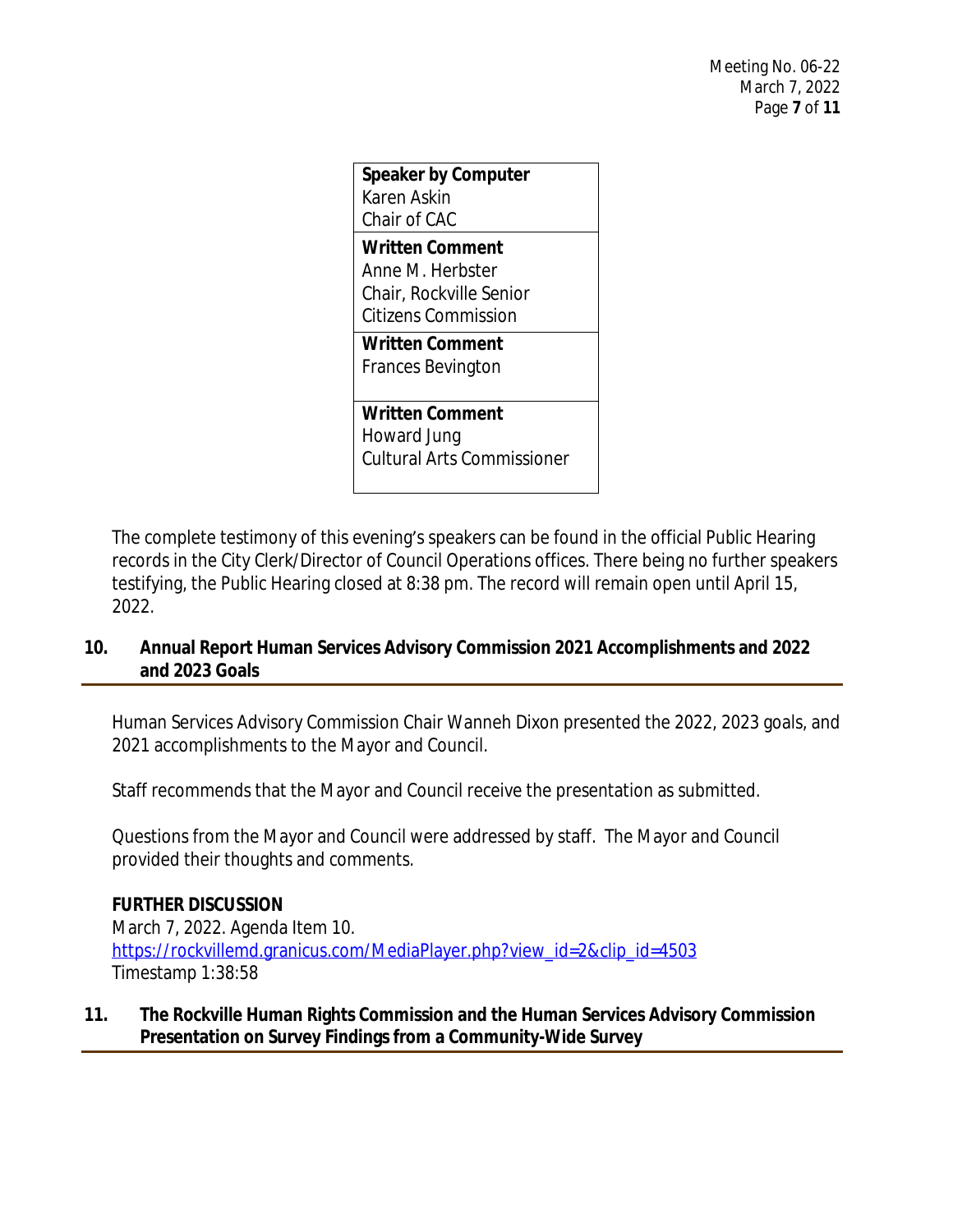The Rockville Human Rights Commission Co-Chair Andrew Lin, and Human Services Advisory Commission Chair Wanneh Dixon presented the findings from the Community Survey including the background and goals of the needs assessments. This item is a continuation of an on-going Mayor and Council discussion about social justice, racism and bias.

Staff suggests that the Mayor and Council consider the following when hearing this presentation:

▪ Is there a need for further study of the wellbeing and needs of the Rockville Community?

▪ How did the City's residents fare, mentally and physically, at the height of the COVID-19 pandemic and of national social unrest? Did the City provide for necessary services—i.e, healthcare, housing services, food distribution?

• Is the City's current promotion and outreach approach sufficient in reaching residents and disseminating information to its residents?

Questions from the Mayor and Council were addressed by staff. The Mayor and Council provided their thoughts and comments.

# **FURTHER DISCUSSION**

March 7, 2022. Agenda Item 11. [https://rockvillemd.granicus.com/MediaPlayer.php?view\\_id=2&clip\\_id=4503](https://rockvillemd.granicus.com/MediaPlayer.php?view_id=2&clip_id=4503) [Timestamp 1:57:34](https://rockvillemd.granicus.com/MediaPlayer.php?view_id=2&clip_id=4503)

# **[THE](https://rockvillemd.granicus.com/MediaPlayer.php?view_id=2&clip_id=4503) [MAYOR AND COUNCIL WENT INTO A BRIEF RECESS AT 9:37 P.M.](https://rockvillemd.granicus.com/MediaPlayer.php?view_id=2&clip_id=4503) [THE MAYOR AND](https://rockvillemd.granicus.com/MediaPlayer.php?view_id=2&clip_id=4503)  [COUNCIL WORKSESSION RECONVENED AT 9:50 P.M.](https://rockvillemd.granicus.com/MediaPlayer.php?view_id=2&clip_id=4503)**

[Mayor announced Councilmember Feinberg left the meeting for the evening at 9:37](https://rockvillemd.granicus.com/MediaPlayer.php?view_id=2&clip_id=4503) [p.m.](https://rockvillemd.granicus.com/MediaPlayer.php?view_id=2&clip_id=4503) [due](https://rockvillemd.granicus.com/MediaPlayer.php?view_id=2&clip_id=4503)  [to ongoing](https://rockvillemd.granicus.com/MediaPlayer.php?view_id=2&clip_id=4503) [medical advice](https://rockvillemd.granicus.com/MediaPlayer.php?view_id=2&clip_id=4503) [restricting the length she may participate in meetings.](https://rockvillemd.granicus.com/MediaPlayer.php?view_id=2&clip_id=4503) 

**[12.](https://rockvillemd.granicus.com/MediaPlayer.php?view_id=2&clip_id=4503) [Briefing on Project Plan PJT2022-00014, an Application to Amend the Existing Preliminary](https://rockvillemd.granicus.com/MediaPlayer.php?view_id=2&clip_id=4503)  [Development Plan \(PDP2004-00009\) for Twinbrook Commons to Permit Construction of a](https://rockvillemd.granicus.com/MediaPlayer.php?view_id=2&clip_id=4503)  [440-Unit Multi-Family Residential Building with 5,870 Square Feet of Ground Floor Retail,](https://rockvillemd.granicus.com/MediaPlayer.php?view_id=2&clip_id=4503)  [Located Partially Within the Twinbrook Commons Planned Development, at 1800 and](https://rockvillemd.granicus.com/MediaPlayer.php?view_id=2&clip_id=4503)  [1818 Chapman Avenue and a Portion of 1700 Chapman Avenue, in the PD-TC and MXTD](https://rockvillemd.granicus.com/MediaPlayer.php?view_id=2&clip_id=4503)  [Zones; Washington Metropolitan Area Transit Authority \(WMATA\) and Hines, Applicants](https://rockvillemd.granicus.com/MediaPlayer.php?view_id=2&clip_id=4503)**

[Principal Planner Nelson Ortiz presented the CPDS briefing on Twinbrook Commons. Wire Gill](https://rockvillemd.granicus.com/MediaPlayer.php?view_id=2&clip_id=4503) [LLP, Principal,](https://rockvillemd.granicus.com/MediaPlayer.php?view_id=2&clip_id=4503) [Heather Dlhopolsky and Hord Coplan](https://rockvillemd.granicus.com/MediaPlayer.php?view_id=2&clip_id=4503) [Macht,](https://rockvillemd.granicus.com/MediaPlayer.php?view_id=2&clip_id=4503) [Principal,](https://rockvillemd.granicus.com/MediaPlayer.php?view_id=2&clip_id=4503) Miguel Iraola presented for the [applicant, Washington Metropolitan Area Transit Authority](https://rockvillemd.granicus.com/MediaPlayer.php?view_id=2&clip_id=4503) "[WMATA](https://rockvillemd.granicus.com/MediaPlayer.php?view_id=2&clip_id=4503)"[, the project team design](https://rockvillemd.granicus.com/MediaPlayer.php?view_id=2&clip_id=4503)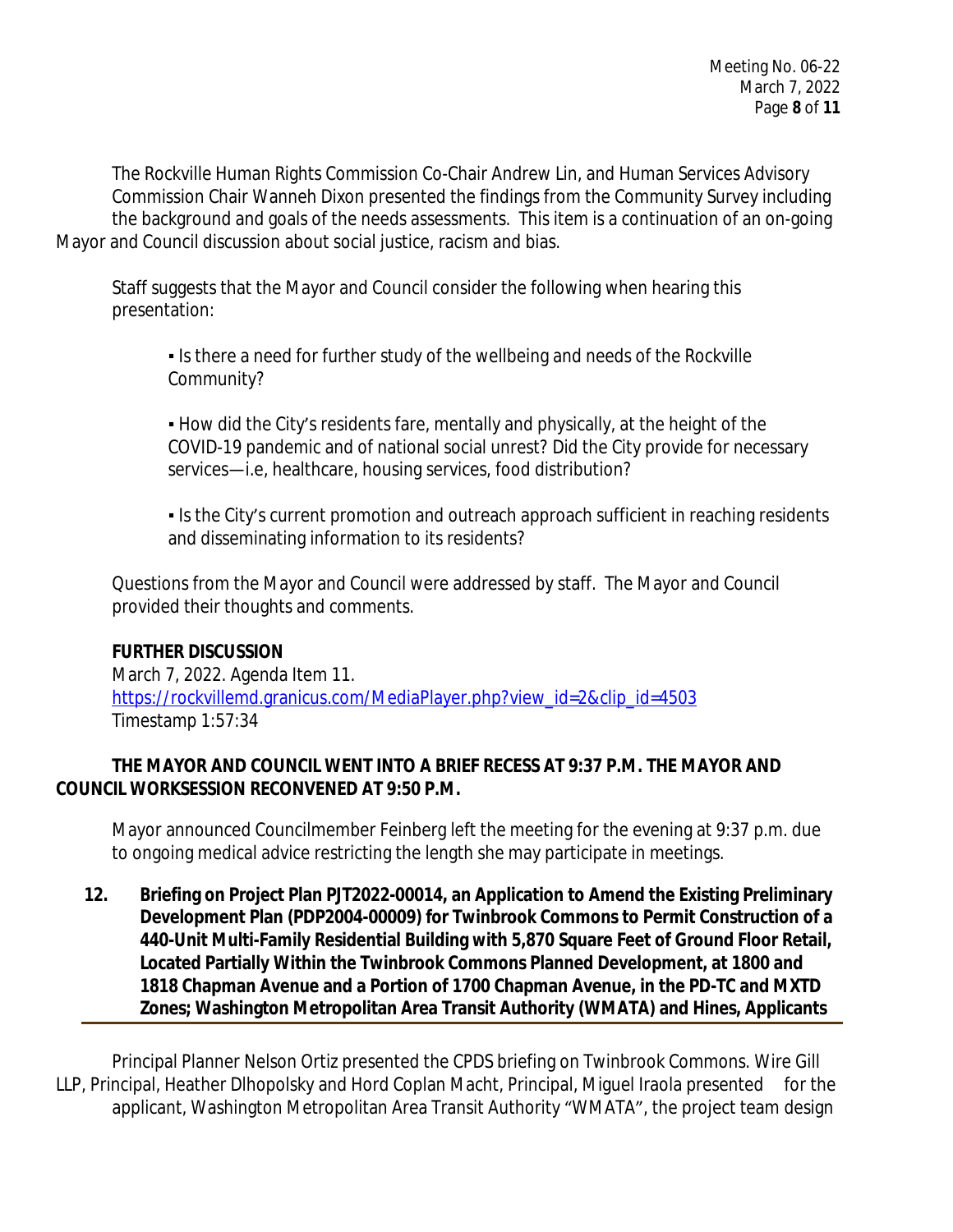for 1700 Chapman Avenue is the only project plan. The project only required a level 2 site plan.

Staff recommends that the Mayor and Council hold the briefing and allow the applicant the opportunity to present the proposed development and provide their feedback.

Questions from the Mayor and Council were addressed by staff. The Mayor and Council provided their thoughts and comments.

#### **FURTHER DISCUSSION**

March 7, 2022. Agenda Item 12. [https://rockvillemd.granicus.com/MediaPlayer.php?view\\_id=2&clip\\_id=4503](https://rockvillemd.granicus.com/MediaPlayer.php?view_id=2&clip_id=4503) [Timestamp 2:46:51](https://rockvillemd.granicus.com/MediaPlayer.php?view_id=2&clip_id=4503)

#### **[13.](https://rockvillemd.granicus.com/MediaPlayer.php?view_id=2&clip_id=4503) [Introduction and Possible Adoption of an Ordinance to Amend Ordinance #01-22 to](https://rockvillemd.granicus.com/MediaPlayer.php?view_id=2&clip_id=4503) [Appropriate Funds and Levy Taxes for Fiscal Year 2022 - FY 2022 Budget Amendment](https://rockvillemd.granicus.com/MediaPlayer.php?view_id=2&clip_id=4503)  [\(Amendment #3\)](https://rockvillemd.granicus.com/MediaPlayer.php?view_id=2&clip_id=4503)**

[Senior Budget and Financial Analyst Mary Sue Martin](https://rockvillemd.granicus.com/MediaPlayer.php?view_id=2&clip_id=4503) [provided an overview](https://rockvillemd.granicus.com/MediaPlayer.php?view_id=2&clip_id=4503) [of the](https://rockvillemd.granicus.com/MediaPlayer.php?view_id=2&clip_id=4503) [Budget](https://rockvillemd.granicus.com/MediaPlayer.php?view_id=2&clip_id=4503)  [Amendment #3 including the appropriation of grant funding and program specific](https://rockvillemd.granicus.com/MediaPlayer.php?view_id=2&clip_id=4503)  [contributions.](https://rockvillemd.granicus.com/MediaPlayer.php?view_id=2&clip_id=4503) 

[Staff recommends that the Mayor and Council introduce the attached ordinance to appropriate](https://rockvillemd.granicus.com/MediaPlayer.php?view_id=2&clip_id=4503) [funds and levy taxes for Fiscal Year 2022 \(Budget Amendment #3\).](https://rockvillemd.granicus.com/MediaPlayer.php?view_id=2&clip_id=4503)

[Questions from the Mayor and Council were addressed by staff. The Mayor and Council](https://rockvillemd.granicus.com/MediaPlayer.php?view_id=2&clip_id=4503)  [provided their thoughts, comments.](https://rockvillemd.granicus.com/MediaPlayer.php?view_id=2&clip_id=4503)

[Councilmember David Myles](https://rockvillemd.granicus.com/MediaPlayer.php?view_id=2&clip_id=4503) [introduced](https://rockvillemd.granicus.com/MediaPlayer.php?view_id=2&clip_id=4503) [the Ordinance.](https://rockvillemd.granicus.com/MediaPlayer.php?view_id=2&clip_id=4503)

[Councilmember Mark Pierzchala waived the layover](https://rockvillemd.granicus.com/MediaPlayer.php?view_id=2&clip_id=4503) [period.](https://rockvillemd.granicus.com/MediaPlayer.php?view_id=2&clip_id=4503)

|                  | <b>RESULT: APPROVED [4-0]</b>                            |
|------------------|----------------------------------------------------------|
| <b>MOVER:</b>    | Mark Pierzchala, Councilmember                           |
| <b>SECONDER:</b> | David Myles, Councilmember                               |
| <b>IN FAVOR:</b> | Mayor Newton, Councilmember Ashton, Councilmember Myles, |
|                  | Councilmember Mark Pierzchala                            |

[Councilmember Mark Pierzchala moved to adopt the Ordinance.](https://rockvillemd.granicus.com/MediaPlayer.php?view_id=2&clip_id=4503)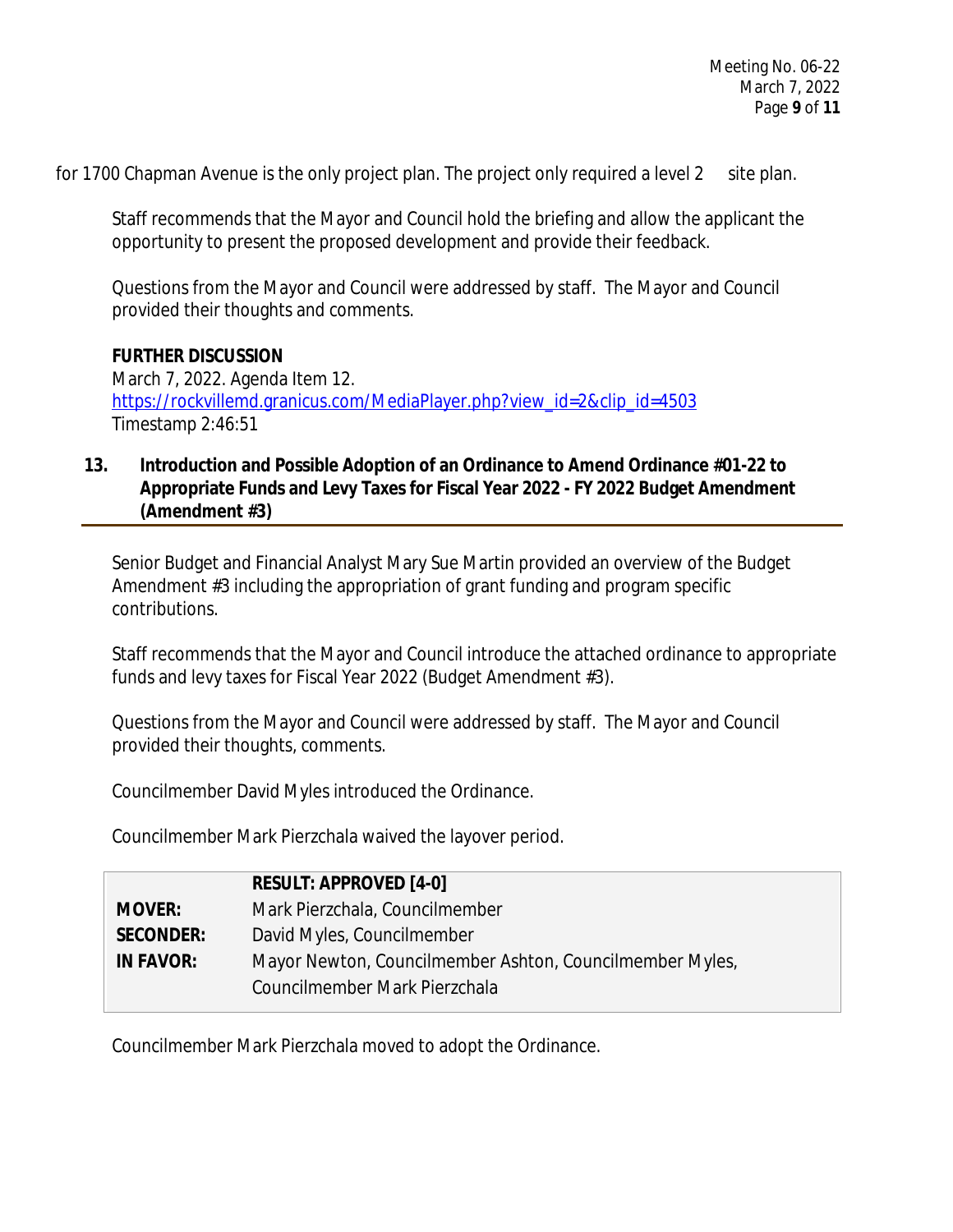|                  | <b>RESULT: APPROVED [4-0]</b>                            |
|------------------|----------------------------------------------------------|
| <b>MOVER:</b>    | Mark Pierzchala, Councilmember                           |
| <b>SECONDER:</b> | Monique Ashton, Councilmember                            |
| <b>IN FAVOR:</b> | Mayor Newton, Councilmember Ashton, Councilmember Myles, |
|                  | Councilmember Mark Pierzchala                            |

#### **FURTHER DISCUSSION**

March 7, 2022. Agenda Item 13. [https://rockvillemd.granicus.com/MediaPlayer.php?view\\_id=2&clip\\_id=4503](https://rockvillemd.granicus.com/MediaPlayer.php?view_id=2&clip_id=4503) [Timestamp 2:46:51](https://rockvillemd.granicus.com/MediaPlayer.php?view_id=2&clip_id=4503)

# **[14.](https://rockvillemd.granicus.com/MediaPlayer.php?view_id=2&clip_id=4503) [Presentation and Discussion on Tropical Storm Ida and Rockville Flood Resiliency Program](https://rockvillemd.granicus.com/MediaPlayer.php?view_id=2&clip_id=4503)  [Planning](https://rockvillemd.granicus.com/MediaPlayer.php?view_id=2&clip_id=4503)**

[Director of Public Works Craig](https://rockvillemd.granicus.com/MediaPlayer.php?view_id=2&clip_id=4503) [Simoneau and Stormwater Manger Heather Gewandter provided](https://rockvillemd.granicus.com/MediaPlayer.php?view_id=2&clip_id=4503) [introduction and an overview of the resiliency program.](https://rockvillemd.granicus.com/MediaPlayer.php?view_id=2&clip_id=4503) 

[Staff recommends that the Mayor and Council receive the presentation, fund the three](https://rockvillemd.granicus.com/MediaPlayer.php?view_id=2&clip_id=4503)  [components of the Flood Resiliency Program as outlined in the Climate Action Plan and in the](https://rockvillemd.granicus.com/MediaPlayer.php?view_id=2&clip_id=4503)  [FY23 proposed budget and consider the use of ARPA funds for the Flood Resiliency Master Plan.](https://rockvillemd.granicus.com/MediaPlayer.php?view_id=2&clip_id=4503)

[Questions from the Mayor and Council were addressed by staff. The Mayor and Council](https://rockvillemd.granicus.com/MediaPlayer.php?view_id=2&clip_id=4503)  [provided their thoughts, comments.](https://rockvillemd.granicus.com/MediaPlayer.php?view_id=2&clip_id=4503)

#### **[FURTHER DISCUSSION](https://rockvillemd.granicus.com/MediaPlayer.php?view_id=2&clip_id=4503)**

[March 7, 2022. Agenda Item 14.](https://rockvillemd.granicus.com/MediaPlayer.php?view_id=2&clip_id=4503) [https://rockvillemd.granicus.com/MediaPlayer.php?view\\_id=2&clip\\_id=4503](https://rockvillemd.granicus.com/MediaPlayer.php?view_id=2&clip_id=4503) [Timestamp 3:38:18](https://rockvillemd.granicus.com/MediaPlayer.php?view_id=2&clip_id=4503)

#### **[15.](https://rockvillemd.granicus.com/MediaPlayer.php?view_id=2&clip_id=4503) [Old/New Business](https://rockvillemd.granicus.com/MediaPlayer.php?view_id=2&clip_id=4503)**

[The Mayor and Council continued discussion on ghost guns, discussed a letter written to the](https://rockvillemd.granicus.com/MediaPlayer.php?view_id=2&clip_id=4503)  [State, with follow-up of current events](https://rockvillemd.granicus.com/MediaPlayer.php?view_id=2&clip_id=4503) [which have transpired in the City.](https://rockvillemd.granicus.com/MediaPlayer.php?view_id=2&clip_id=4503)

[Councilmember Monique Ashton moved for the Mayor and Council to work with](https://rockvillemd.granicus.com/MediaPlayer.php?view_id=2&clip_id=4503) [Linda Moran](https://rockvillemd.granicus.com/MediaPlayer.php?view_id=2&clip_id=4503)  [to draft a letter to the State to incapsulate the positive](https://rockvillemd.granicus.com/MediaPlayer.php?view_id=2&clip_id=4503) [moves which have happened](https://rockvillemd.granicus.com/MediaPlayer.php?view_id=2&clip_id=4503) [and](https://rockvillemd.granicus.com/MediaPlayer.php?view_id=2&clip_id=4503)  [include local](https://rockvillemd.granicus.com/MediaPlayer.php?view_id=2&clip_id=4503) [concerns.](https://rockvillemd.granicus.com/MediaPlayer.php?view_id=2&clip_id=4503)